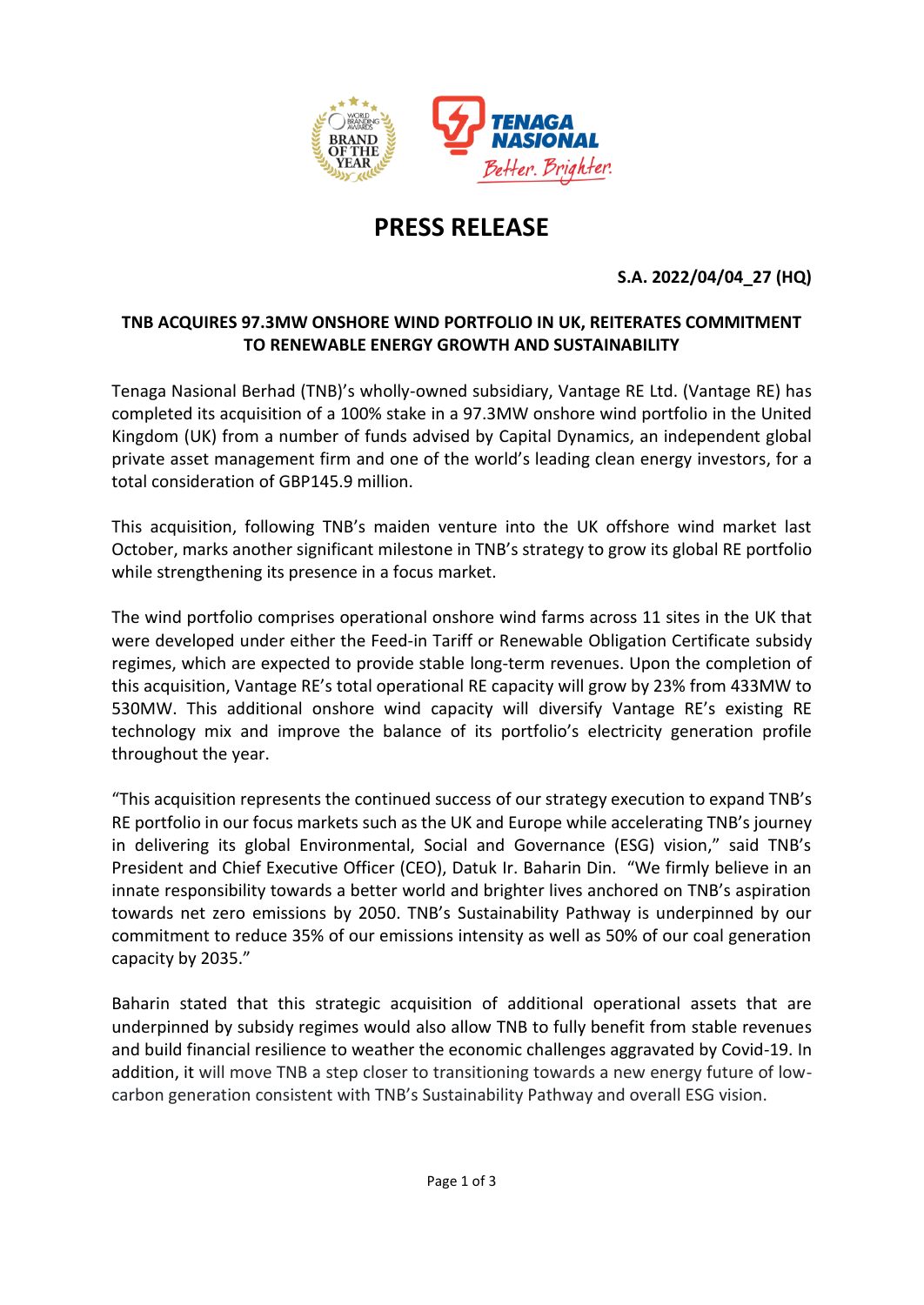

**S.A. 2022/04/04\_27 (HQ)**

Emphasising the importance of developing internal capabilities to the success of securing RE growth and value creation, he said: "The continuous development of our internal capabilities in onshore wind is key as we pursue onshore wind opportunities globally and create value through operational excellence. By acquiring this portfolio, we are building a platform to broaden our technology know-how in onshore wind and provide further capability development within the Group."

Vian Davys, the Chief Executive Officer of Vantage RE said, "We are thrilled to announce our new acquisition of this onshore wind portfolio, which significantly allows us to move into managing and operating larger wind turbines in the UK. We looked at the depth and availability of the assets as well as the potential value creation to ensure that every strategic investment provides revenue certainty and positive financial contribution. This is a crucial milestone for Vantage RE and TNB in the build-up of internal capability in onshore wind."

Dario Bertagna, Managing Director and Co-Head of Capital Dynamics Clean Energy, meanwhile said, "It has been a privilege to work with TNB on this transaction; we are fully supportive of their renewable-energy growth ambitions. As one of the world's leading renewable energy investors, we greatly look forward to the opportunity to collaborate with TNB on other projects in the future."

#### **Released in Kuala Lumpur on 4 April 2022**

*Kindly forward all press enquiries to Hanim Idris at 019-2617617 / Grace Tan at 016-6626229 / Asma' Razak at 013-2505433 or email us at media@tnb.com.my*